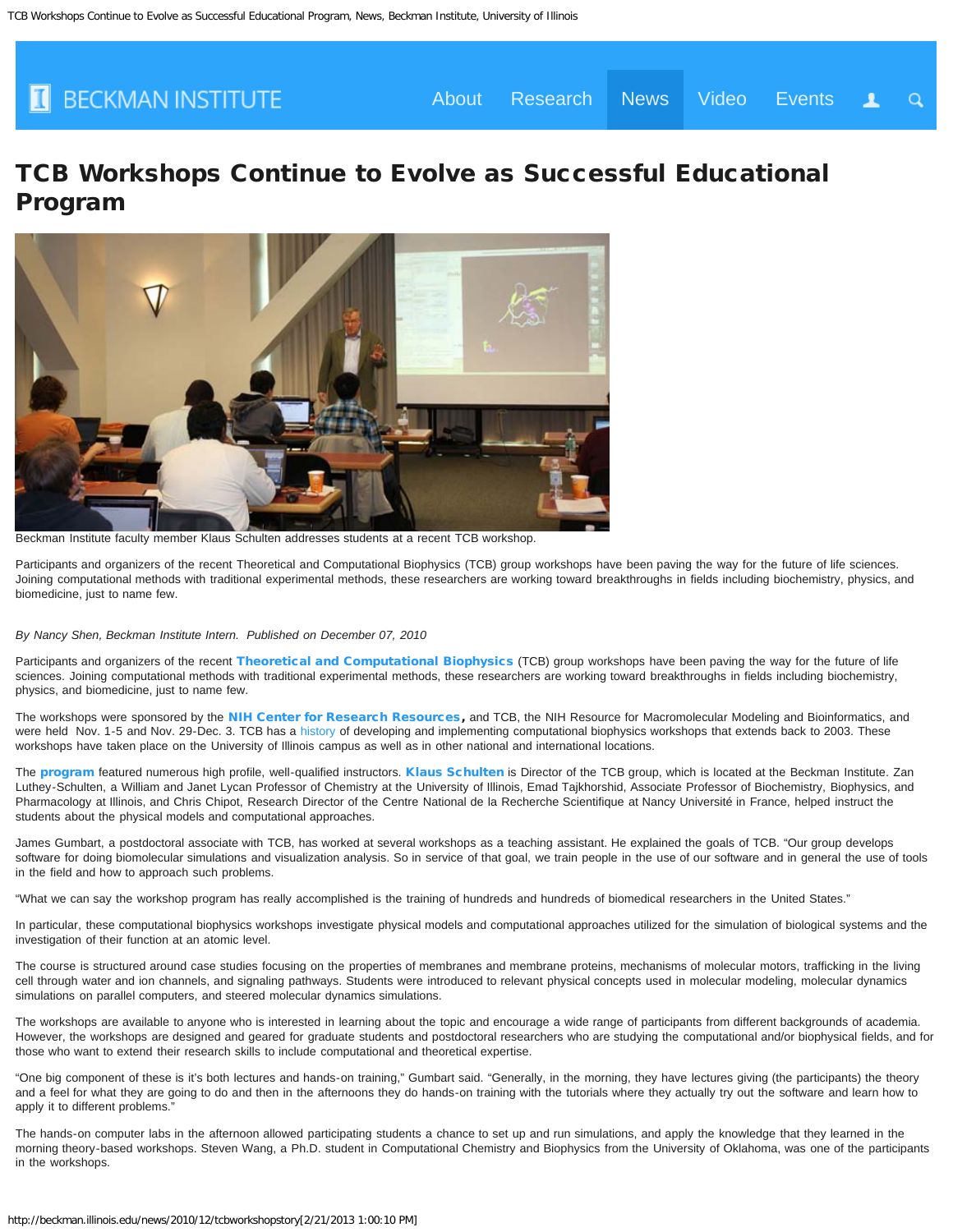TCB Workshops Continue to Evolve as Successful Educational Program, News, Beckman Institute, University of Illinois

"The motivation for me to come to the workshop is to learn the usage of [VMD](http://www.ks.uiuc.edu/Research/vmd/) and [NAMD](http://www.ks.uiuc.edu/Research/namd/), as well as what types of research projects these programs can be used for," Wang said. "I really enjoy the lectures given in this workshop. The hands-on tutorials are good, too."

The two types of software used for the workshops, VMD and NAMD, were created by Professor Schulten's group to help students learn computational simulation and modeling techniques. While NAMD is designed for simulations of large biomolecular systems, VMD is a visualization program that displays, animates, and analyzes large biomolecular systems using 3-D graphics. The two programs have more than 200,000 registered users and are used together by tens of thousands of researchers on a national and international level.

The lectures are given by researchers who have knowledge working with the theory, technique, and software. Over 700 pages of tutorials are available that have been written by those with personal experience working with computational simulations, NAMD, and VMD. At the same time, the same graduate students are present during the workshops to answer questions.

Various attendees come to the workshops hoping to have specific problems answered. The workshops help these participants apply the techniques that they have learned to their own research labs and educate other researchers as well. The tutorials are self-directed so that students can work at their own pace and focus on topics that deal with their own interests.

"There are many things that I learned during this week," Wang said. "As for the workshop's influence on me in the future, I would say I will definitely include more NAMD simulations in my next research project."

#### This seems to be a general trend.

According to Gumbart, recent students who came to the workshops have a fair share of understanding of the programs.

"In fact, what we're finding, more and more over the years, is that people have become more and more experienced coming in," he said. "Whereas a few years ago maybe people were all very new to the material or to simulations, now many of them have already done some and they're coming in and they want to know, (saying) 'okay, how can I take these tools and these ideas and apply them to my specific problem?'

"We're finding ourselves addressing more specific problems like that. It's great because we're really effectively jumpstarting a lot of different research projects of the participants."

The teaching assistants were given a chance to learn as well, Gumbart said. "It's amazing the problems people will find that you would never encounter on your own. You learn a lot in the sense that (you see) how people approach things differently and the stumbling blocks that they run into that perhaps you never thought about."

Gumbart said the workshops are a constant process of tweaking and refurbishing.

"The tutorials were really something new, and are something new; we're still developing new ones all the time for new features and tools, and updating them and that is a really massive undertaking," he said. "What we really like to see are people coming from labs that don't traditionally do computational work, experimental labs, saying 'Now we want to come and learn how we can integrate your tools and this approach into our work.' That synergy of combining our new methods with their work, I think, will lead to a lot of great new science."

## In The Spotlight



[Klaus J. Schulten](http://beckman.illinois.edu/directory/person/schulten)

## Share article



#### Recent news

- [Working to Improve Memory](http://beckman.illinois.edu/news/2013/02/benjaminfacultyprofile)
- [LINK: Rhodes' Study Finds Males' Superior Spatial Ability Likely is Not an Evolutionary Adaptation](http://news.illinois.edu/news/13/0219spatial_ability_JustinRhodes.html)
- [Graduate Student Seminar Scheduled for February 27th, 2013](http://beckman.illinois.edu/news/2013/02/grad-student-seminars-feb-2013)
- [LINK: Kramer presents findings on physical activity and cognition](http://news.illinois.edu/news/13/0218activity_cognition_ArtKramer.html)
- [LINK: Bhargava recognized for achievements in spectral chemical imaging](http://engineering.illinois.edu/news/2013/02/08/bhargava-recognized-achievements-spectral-chemical-imaging)

← Back to previous page

[About](http://beckman.illinois.edu/about)